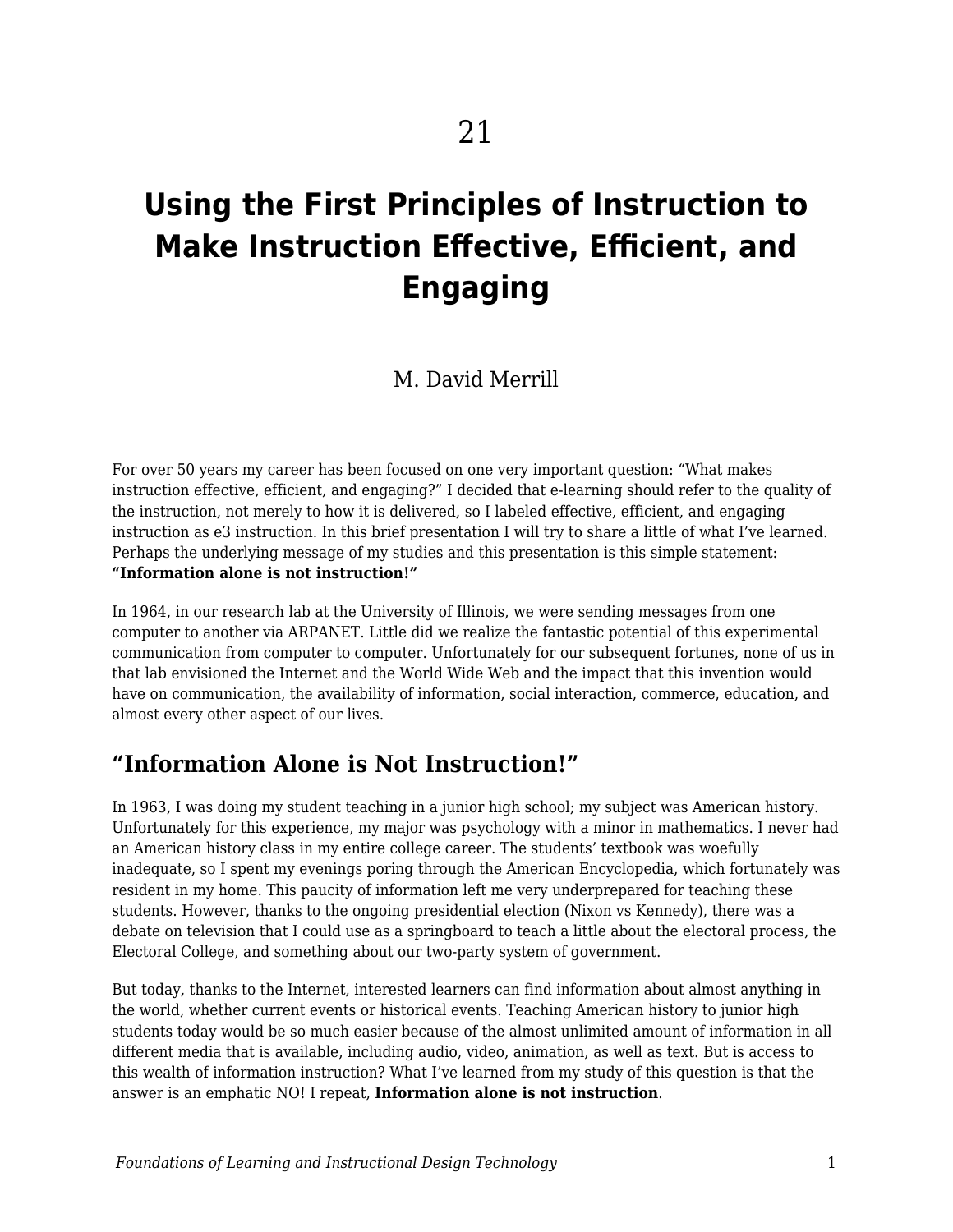## **Motivation**

All of us have heard the saying that "students didn't learn because they just weren't motivated." Or that "motivation is the most important part of learning." Or "we really need to find a way to motivate our students." What is it that causes motivation? People have often asked me, "Is motivation one of your first principles of instruction?" The answer is no; motivation is not something we can do, motivation is an outcome. So, if it is an outcome, what causes motivation? Motivation comes from learning; the greatest motivation comes when people learn. We are wired to learn; all of us love to learn; every student loves to learn. And, generally, we are motivated by those things that we find we are good at. For example, I'm not much of an athlete. I look back on my past and ask, "Why am I not an athlete?" I remember that I was very small as a child. In my elementary school we used to divide up into teams during recess to play softball. I always ended up as last shag on the girls' team. That was very embarrassing for me, so, I lost interest in sports; I did not want to be a sports person. Consequently, I never pursued sports. On the other hand, somewhere in my youth I was given a scale model train. I was very interested in trains, but in this case one of my father's friends showed me how to build scenery and how to make a model railroad that looked like the real world. I became very interested in building a model railroad. I have continued to follow this interest throughout my life. Why was I motivated to do this? Because I was good at it, because I learned things about how to build a realistic model. The more I learned, the more interested I became. We need to find ways to motivate our students, and that comes from promoting learning. Learning comes when we apply the effective and engaging principles of instruction.

# **Typical Instructional Sequence**

In my experience I have had the opportunity to review many courses. Figure 1 illustrates a common instructional sequence that I have observed.



**Figure 1.** Typical Instructional Sequence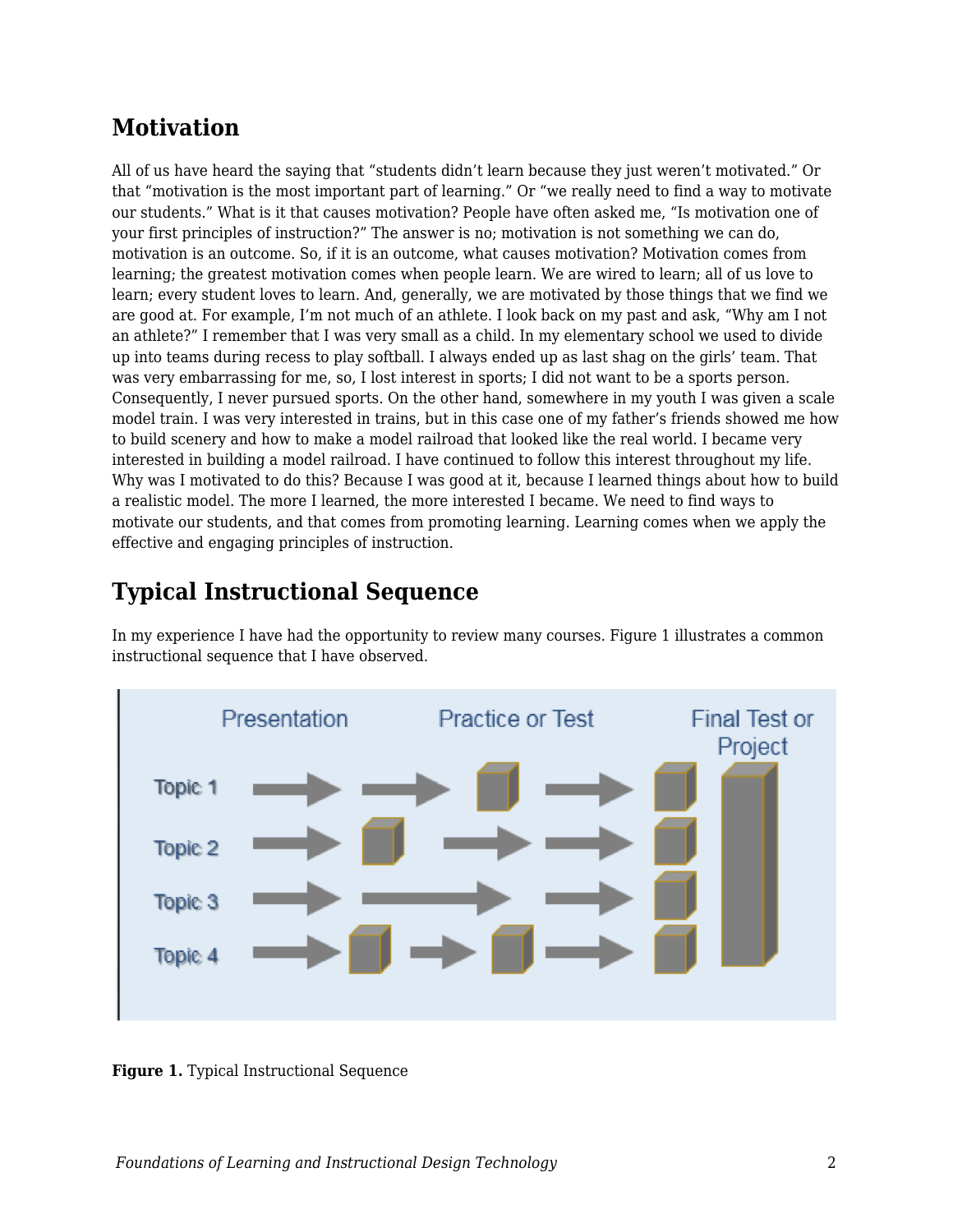The course or module consists of a list of topics representing the content of the course. Information about the topic is presented, represented by the arrows. Occasionally a quiz or exercise is inserted to help illustrate the topic, represented by the boxes. The sequence is to teach one topic at a time. At the end of the course or module there is a culminating final test, or in some cases a final project, that asks the students to apply the topic to complete some t*ask* or solve some problem.

Sometimes this sequence is very effective in enabling students to gain skills or to learn to solve problems. Too often, however, this sequence is ineffective and not engaging for students. The effectiveness of this sequence and the degree of engagement it promotes for learners depends on the type of learning events that are represented by the arrows and the boxes in this diagram.

## **Instructional Events**

There are many different types of instructional or learning events. Perhaps the most frequently used learning event is to present information or *Tell*. This *Tell* can take many forms, including lectures, videos, text books, and PowerPoint presentations.

The next most frequent instructional or learning event is to have learners remember what they were told, what they read, or what they saw. This remember instructional event we will label as *Ask*. Even though *Tell* and *Ask* are the most frequently used instructional events, if they are the only instructional events used then the *Tell*–*Ask* instructional sequence is the least effective instructional strategy.

If the arrows in Figure 1 represent *Tell* learning events and the boxes represent *Ask* learning events, then this module is not going to be very effective and most likely will not prepare learners to adequately complete a project using the information taught. If the culminating learning activity is an *Ask* final exam, learners may be able to score well on this exam. However, a good score on an *Ask* exam does little to prepare learners to apply the ideas taught to the solution of a complex problem or completion of a complex t*ask*.

A little history is in order. In 1999 Charles Reigeluth published a collection of papers on Instructional Design Theories and Models. In the preface to this book he indicates that there are many different kinds of instructional theories and that instructional designers need to be familiar with these different approaches and select the best approach or combination of approaches that they feel are appropriate for their particular instructional situation. I challenged Dr. Reigeluth, suggesting that while these different theories stressed different aspects of instruction and used different vocabulary to describe their model and methods, that fundamentally, at a deep level, they were all based on a common set of principles. Dr. Reigeluth kindly suggested that he didn't think that my assumption was correct, but if I felt strongly about it that perhaps I should try to find evidence for my assumption.

I took the challenge and spent the next year or two studying these various instructional theories. The result was the publication in 2002 of my often-referenced paper on First principles of Instruction (Merrill, 2002). I have spent the time since in refining my proposition in a series of papers and chapters on First Principles. In 2013, I finally published my book *First Principles of Instruction* (Merrill, 2013) that elaborated these principles, provided a set of suggestions for how these principles might be implemented in various models of instruction, and provided a variety of instructional samples that illustrate the implementation of First Principles in a range of content areas and in different educational contexts, including training, public schools, and higher education.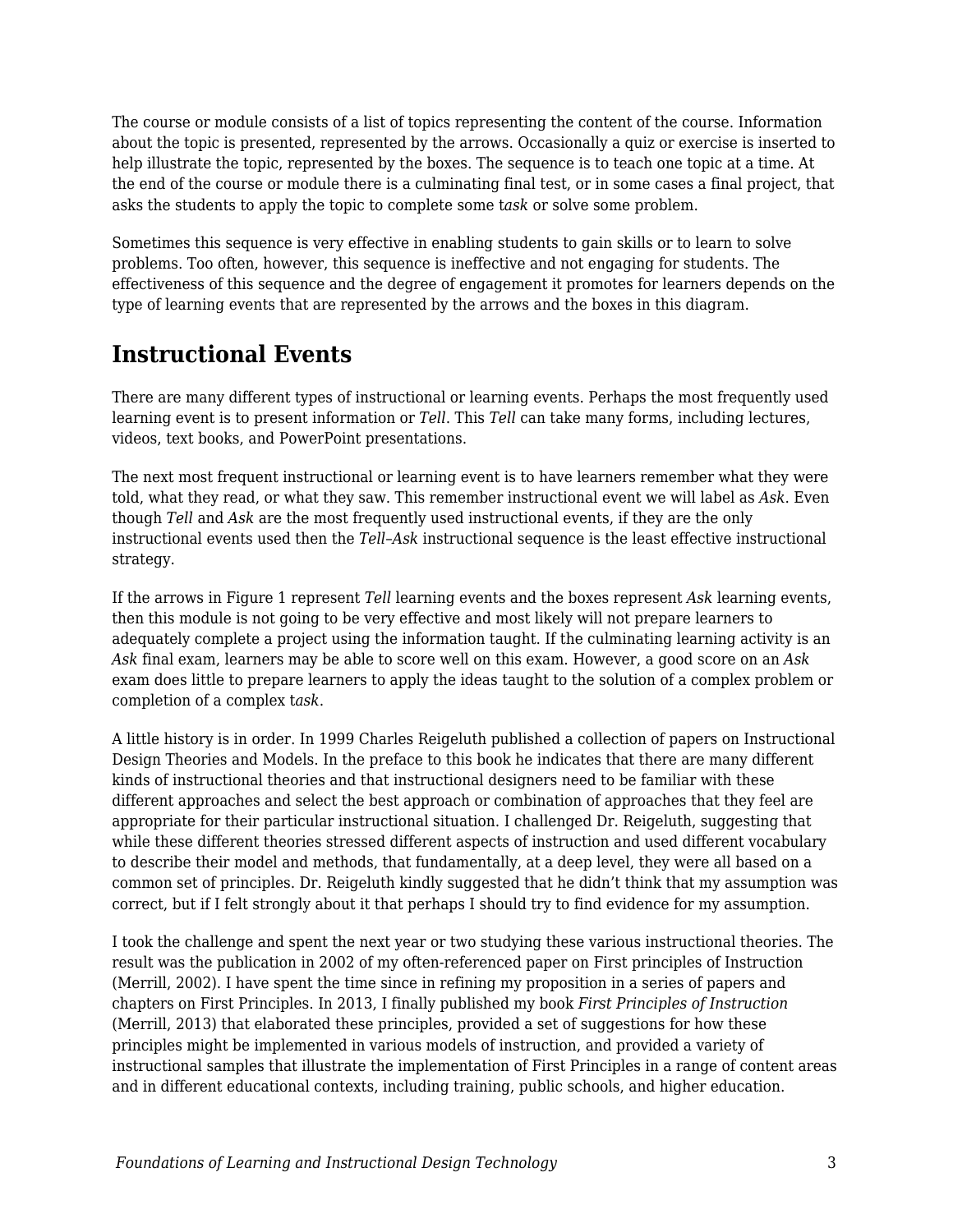### **First Principles of Instruction**

Principles are statements of relationships that are true under appropriate conditions. In instruction these relationships are between different kinds of learning events and the effect that participating in these learning events has on the acquisition of problem-solving skills. I identified five general principles that comprise First Principles of Instruction. As I reviewed the literature on instructional design theories and models, I tried to be as parsimonious as possible by selecting only a few general principles that would account for the most fundamental learning activities that are necessary for effective, efficient, and engaging instruction.

Activation: Learning is promoted when learners activate a mental model of their prior knowledge as a foundation for new skills. A frequently cited axiom of education is to start where the learner is. Activation is the principle that attempts to activate a relevant mental model already acquired by the learner in order to assist him or her to adapt this mental model to the new skills to be acquired.

Demonstration: Learning is promoted when learners observe a demonstration of the skills to be learned. I carefully avoided the word presentation for this principle. Much instruction consists largely or entirely of presentation. What is often missing is demonstration, show me. Hence, the demonstration principle is best implemented by *Tell*–*Show* learning events where appropriate information is accompanied by appropriate examples.

Application: Learning is promoted when learners engage in application of their newly acquired knowledge or skill that is consistent with the type of content being taught. Way too much instruction uses remembering information as a primary assessment tool. But remembering information is insufficient for being able to identify newly encountered instances of some object or event. Remembering is also insufficient to be able to execute a set of steps in a procedure or to grasp the events of a process. Learners need to apply their newly acquired skills to actually doing a t*ask* or actually solving a problem.

Integration: Learning is promoted when learners share, reflect on, and defend their work by peercollaboration and peer-critique. Deep learning requires learners to integrate their newly acquired skills into those mental models they have already acquired. One way to insure this deep processing is for learners to collaborate with other learners in solving problems or doing complex tasks. Another learning event that facilitates deep processing is when learners go public with their knowledge in an effort to critique other learners or to defend their work when it is critiqued by other learners.

Problem-centered: Learning is promoted when learners are engaged in a problem-centered strategy involving a progression of whole real-world *task*s. The eventual purpose of all instruction is to learn to solve complex problems or complete complex tasks, either by themselves or in collaboration with other learners. This is accomplished best when the problem to be solved or the *task* to be completed is identified and demonstrated to learners early in the instructional sequence. Subsequent component skills required for problem solving or for completing a complex task are best acquired in the context of trying to solve a real instance of the problem or complete a real instance of the task.

#### **Support for First Principles of Instruction**

Do First Principles of Instruction actually promote more effective, efficient, and engaging instruction?

A study conducted by NETg (Thompson Learning, 2002), a company that sells instruction to teach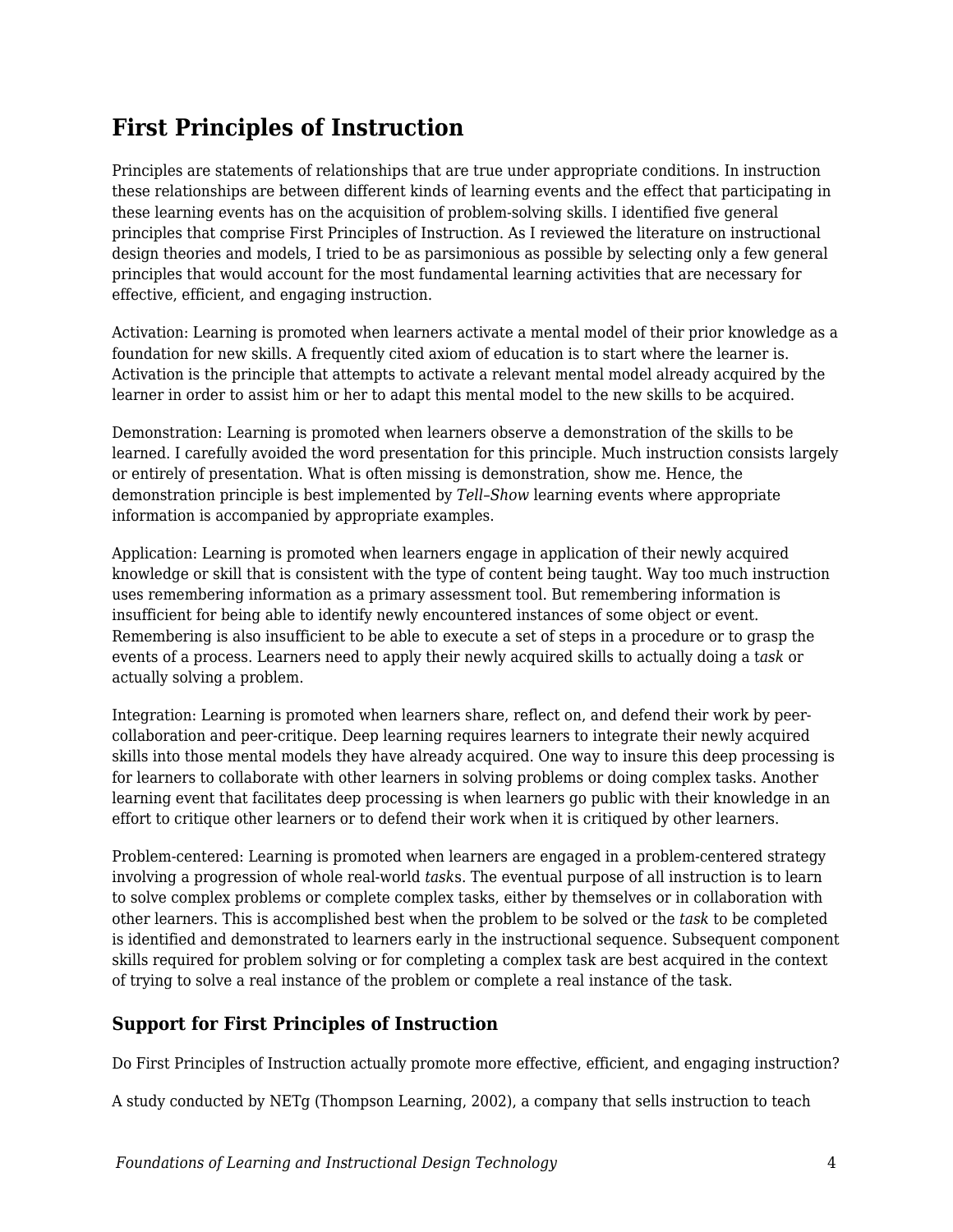computer applications, compared their off-the-shelf version of their Excel instruction, which is topiccentered, with a problem-centered version of this course that was developed following First Principles. Participants in the experiment came from a number of different companies that were clients of NETg. The assessment for both groups consisted of developing a spreadsheet for three realworld Excel problems. The problem-centered group scored significantly higher, required significantly less time to complete the problems, and expressed a higher level of satisfaction than the topiccentered group. All differences were statistically significant beyond the .001 level.

A doctoral student at Florida State University completed a dissertation study comparing a topiccentered course teaching Flash programing with a problem-centered course (Rosenberg-Kima, 2011). This study was carefully controlled so that the variable was merely the arrangement of the skill instruction in the context of problems or taught skill-by-skill. The learning events for both groups were identical except for the order and context in which they were taught. On a transfer Flash problem that required students to apply their Flash programing skills to a new problem, the problemcentered group scored significantly higher than the topic-centered group and felt the instruction was more relevant and resulted in more confidence in their performance. There was no time difference between the two groups for completing the final project.

A professor at Indiana University designed a student evaluation questionnaire that had students indicate whether the course being evaluated included First Principles of Instruction (Frick, Chadha, Watson, & Zlatkovska, 2010). The correlations all showed that the extent to which First Principles are included in a course correlates with student rating of instructor quality and their rating of satisfaction with the course. Students also spent more time on task and were judged by their instructors to have made more learning progress when the courses involved First Principles of Instruction. This data was collected in three different studies.

The conclusion that can be drawn from these three different and independent studies of First Principles clearly shows that courses based on First Principles do facilitate effectiveness, efficiency, and learner satisfaction.

#### **Demonstration Principle**

When I'm asked to review course material, my approach is to immediately turn to Module 3 of the material. By then the course is usually into the heart of the content, and the introductory material is finished. What do I look for first? Examples. Does the content include examples, demonstrations, or simulations of the ideas being taught? Adding demonstration to a course will result in a significant increment in the effectiveness of the course.

Do most courses include such demonstration? MOOCs are a recent very popular way to deliver instruction. How well do these *Massive Open Online Courses* implement First Principles of Instruction? Anoush Margaryan and her colleagues (Margaryan, Bianco, Littlejohn, 2015) published an important paper titled Instructional Quality of Massive Online Courses (MOOCs) that addresses this question. They carefully analyzed 76 MOOCs representing a wide variety of content sponsored by a number of different institutions to determine the extent that these courses implemented First Principles of Instruction. Their overall conclusion was that most of these courses failed to implement these principles.

The demonstration principle, providing examples of the content being taught, is fundamental for effective instruction and engaging instruction. How many of these MOOCs implemented this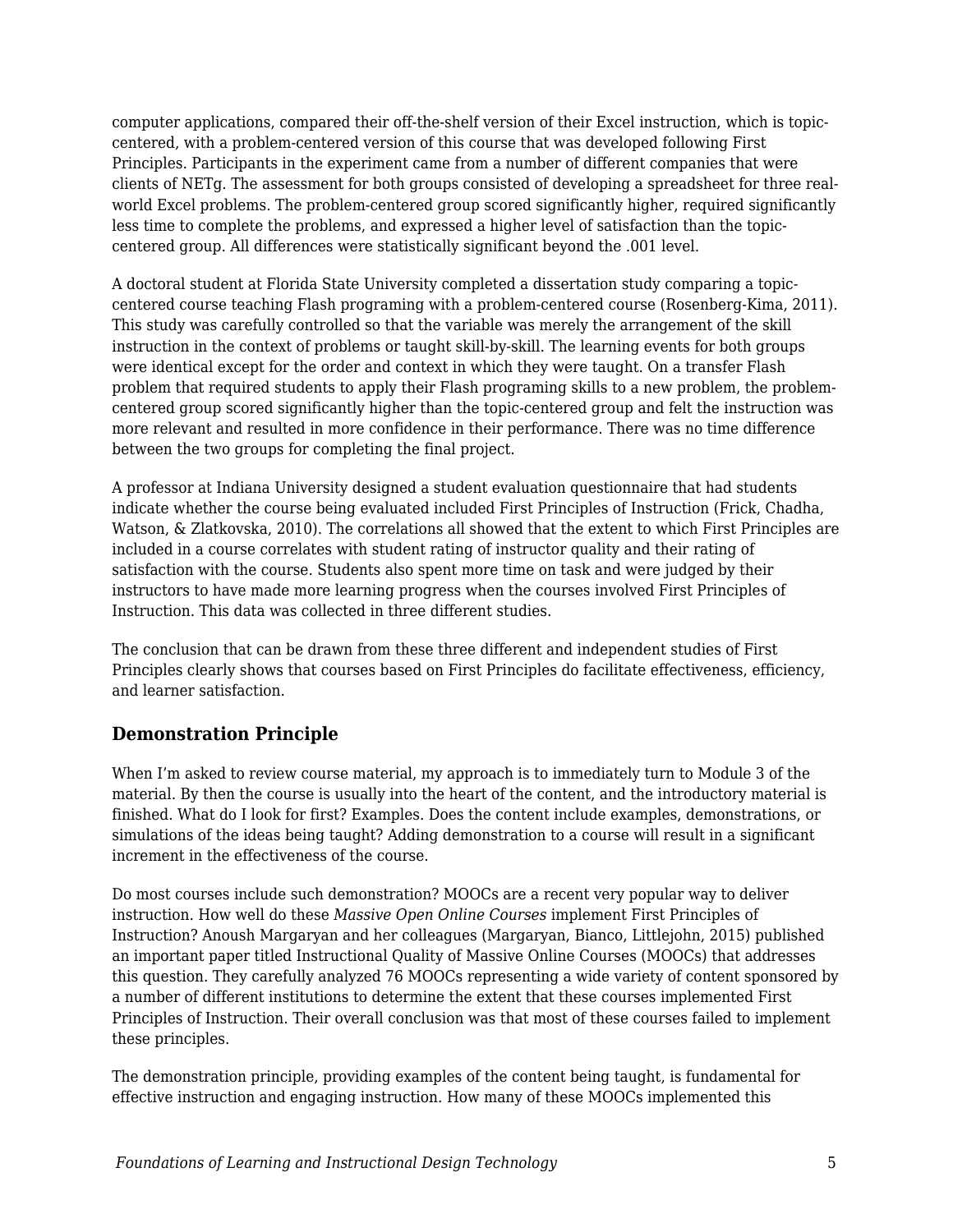principle? Only 3 out of the 76 MOOCs analyzed included appropriate demonstration. The effectiveness and engagement in these MOOCs could be significantly increased by adding relevant and appropriate demonstration.

#### **Application Principle**

When I'm asked to review a course, the second type of learning event I look for is application that is consistent with and appropriate for the type of learning involved. Remembering a definition or series of steps is not application. There are two types of application that are most important but too often not included. *DOid* or *DOidentify* requires learners to recognize new divergent examples of an object or event when they encounter it. *DOidentify* is also the initial application required when learning the steps of a procedure or process. The learner must first recognize a correctly executed step when they see it, and they must also recognize the consequence that resulted from the execution of the step. Once they can recognize appropriate steps and appropriate consequences for these steps, then *DOexecute* is the next level of application. *DOexecute* requires learners to actually perform or execute the steps of a procedure. When appropriate application is missing, the effectiveness of a course is significantly increased when appropriate application learning events are added.

MOOCs are often about teaching learners new skills. Did the MOOCs in the study cited above include appropriate application for these skills? They fared better than they did for demonstration. At least 46 of the 76 MOOCs did include some form of application. This still leaves 30 MOOCs in this study without application of any kind. However, on careful analysis of the sufficiency and appropriateness of the application included, it was found that only 13 of the MOOCs in this study had appropriate and sufficient application.

#### **Learning Events**

While *Tell* and *Ask* are the most frequently used learning events, as we have seen, a strategy that uses only these two learning events is not an effective or engaging strategy. Learning to solve problems and to do complex tasks is facilitated when a *Tell* instructional strategy is enhanced by adding demonstration or *Show* learning events. A *Tell-Show* sequence is more effective than a *Tell* only sequence.

Learning to solve problems and to do complex tasks is facilitated even more when a *Tell-Show* strategy is further enhanced by adding *Do* instructional events. These *Do* learning events are most appropriate when they require learners to identify unencountered instances of some object or event (*DOidentify* learning events) and when they require learners to execute the steps in a procedure or observe the steps in a process (*DOexecute* learning events). A *Tell-Show-Do* sequence is even more effective than a *Tell-Show* instructional sequence.

Much existing instruction can be considerably enhanced by the addition of appropriate *Show* and *Do* learning events. If the arrows in Figure 1 consist of *Tell* and *Show* learning events and the boxes consist of *Do* learning events and if the final project is not merely a remember or *Ask* assessment but the opportunity for learners to apply the skills they have acquired from the *Tell-Show-Do* instruction to a more complete problem or task, then the resulting learning will be more effective, efficient, and engaging for learners. Much existing instruction can be significantly enhanced by converting from *Tell-Ask* learning events in this typical instructional sequence to *Tell-Show-Do* learning events.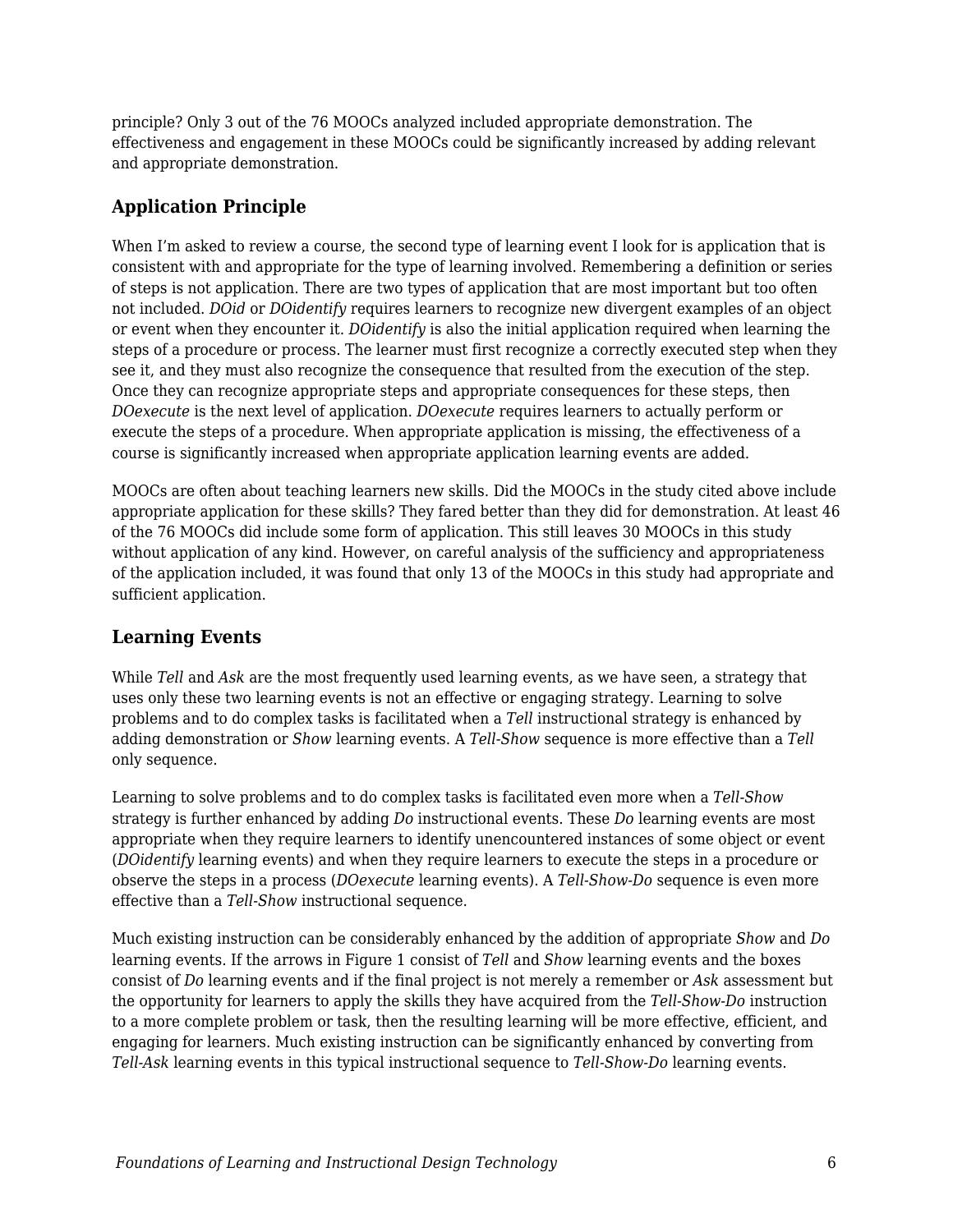### **How to Revise Existing Instruction**

Much existing instruction is primarily *Tell-Ask* instruction. This instruction can be significantly enhanced by the demonstration of appropriate examples (*Show* learning events) and even further enhanced by the addition of appropriate application activities (*Do* learning events).

The fundamental instructional design procedure to enhance existing instruction is fairly straightforward. Start by identifying the topics that are taught in a given module. Create a matrix and list these topics in the left column of a matrix. Across the top of the matrix list the four primary learning event types: *Tell, Ask, Show, and Do.*

Second, identify the *Tell* information for each topic and reference it in the *Tell* column. Review this information to ensure that each topic is accurate and sufficient for the goals of the instruction.

Third, identify existing *Show* learning events for each topic. If the existing instruction does not include appropriate or sufficient examples of each of the concepts, principles, procedures, or processes listed, then identify or create appropriate examples for inclusion in the module. Creating a matrix to use as a cross reference for the new content examples can help identify areas where new activities need to be placed in the course.

Fourth, identify existing *Do* learning events for each topic. If the existing instruction does not include appropriate or sufficient *Do* learning events, then identify or create appropriate *Do-identify* or *Doexecute* learning events for inclusion in the module.

Finally, assemble the new demonstrations and applications into the module for more effective, efficient, and engaging instruction.

#### **The Context Problem**

Even after appropriate demonstration and application learning events are added to this traditional instructional sequence, there is still a potential problem that keeps this instructional sequence from being as effective, efficient, and engaging as possible. In this sequence topics are taught one-on-one. The demonstration and application learning events added to a *Tell* sequence are usually examples that apply to only a single component skill and are merely a small part of solving a whole problem. Too often learners fail to see the relevance of some of these individual skills learned out of context. We have all experienced the often used explanation: "You won't understand this now, but later it will be very important to you." If "later" in this situation is several days or weeks there is a good possibility that the learners will have forgotten the component skill before they get to actually use this skill in solving a whole problem or doing a whole task. Or, if learners do not see the relevance of a particular skill they may fail to actually learn the skill or they are unable to identify a mental model into which they can incorporate this skill. Then, when it is time to use this skill in the solution of a whole problem, learners are unable to retrieve the skill because it was merely memorized rather than understood. Furthermore, if solving a whole problem or doing a whole task is the final project for a module or course, there may be no opportunity to get feedback and revise the project.

Is there a better sequence that is more effective, efficient, and engaging than this typical sequence?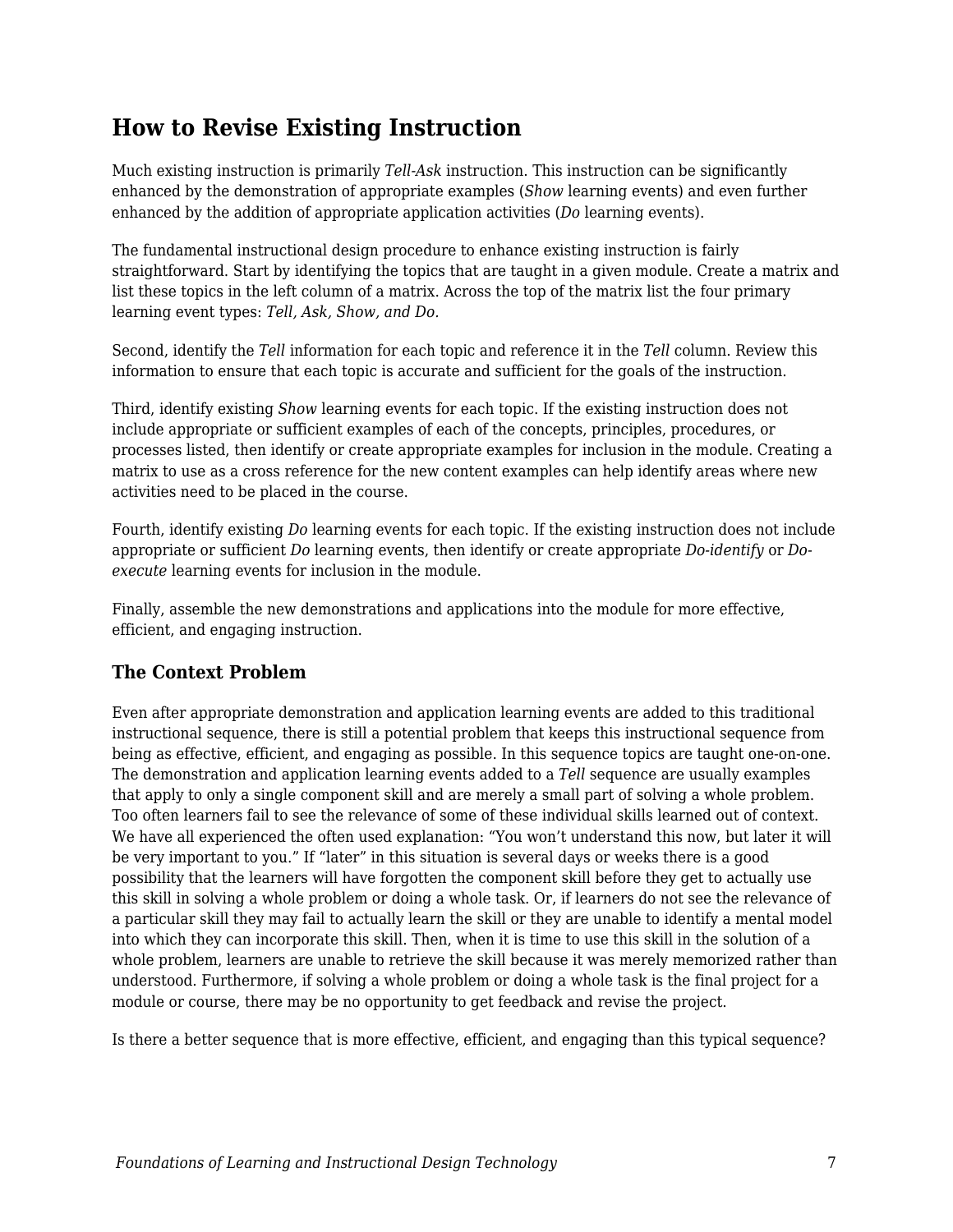#### **Problem-centered**

To maximize engagement in learning a new problem solving skill, learners need to acquire these skills in the context of the problem they are learning to solve or the task they are learning to complete. If learners first activate a relevant mental model (activation principle) and then are shown an example of the problem they will learn to solve and how to solve this problem, they are more likely to see the relevance of each individual component skill when it is taught, and they will have a framework into which they can incorporate this new skill, greatly increasing the probability of efficient retrieval and application when they are confronted with a new instance of the problem.



**Figure 2.** Problem-Centered Instructional Sequence

Does existing instruction use a problem-centered sequence in instruction? Even though many MOOCs are designed to facilitate problem solving, Margaryan and her colleagues found that only 8 of the 76 MOOCs they analyzed were problem-centered. Several previous surveys of existing instruction in a variety of contexts found that most courses do not use a problem-centered instructional sequence or even involve students in the solution of real-world problems as a final project.

A typical instructional sequence is topic-centered; that is, each topic is taught one-by-one, and then at the end of the module or course learners are expected to apply each of these topics in the solution of a final problem or the completion of a final task. Figure 2 illustrates a problem-centered sequence that turns this sequence around. Rather than telling an objective for the module, which is a form of information, the (1) first learning activity is to show a whole instance of the problem that learners are being taught to solve. This demonstration also provides an overview of the solution to the problem or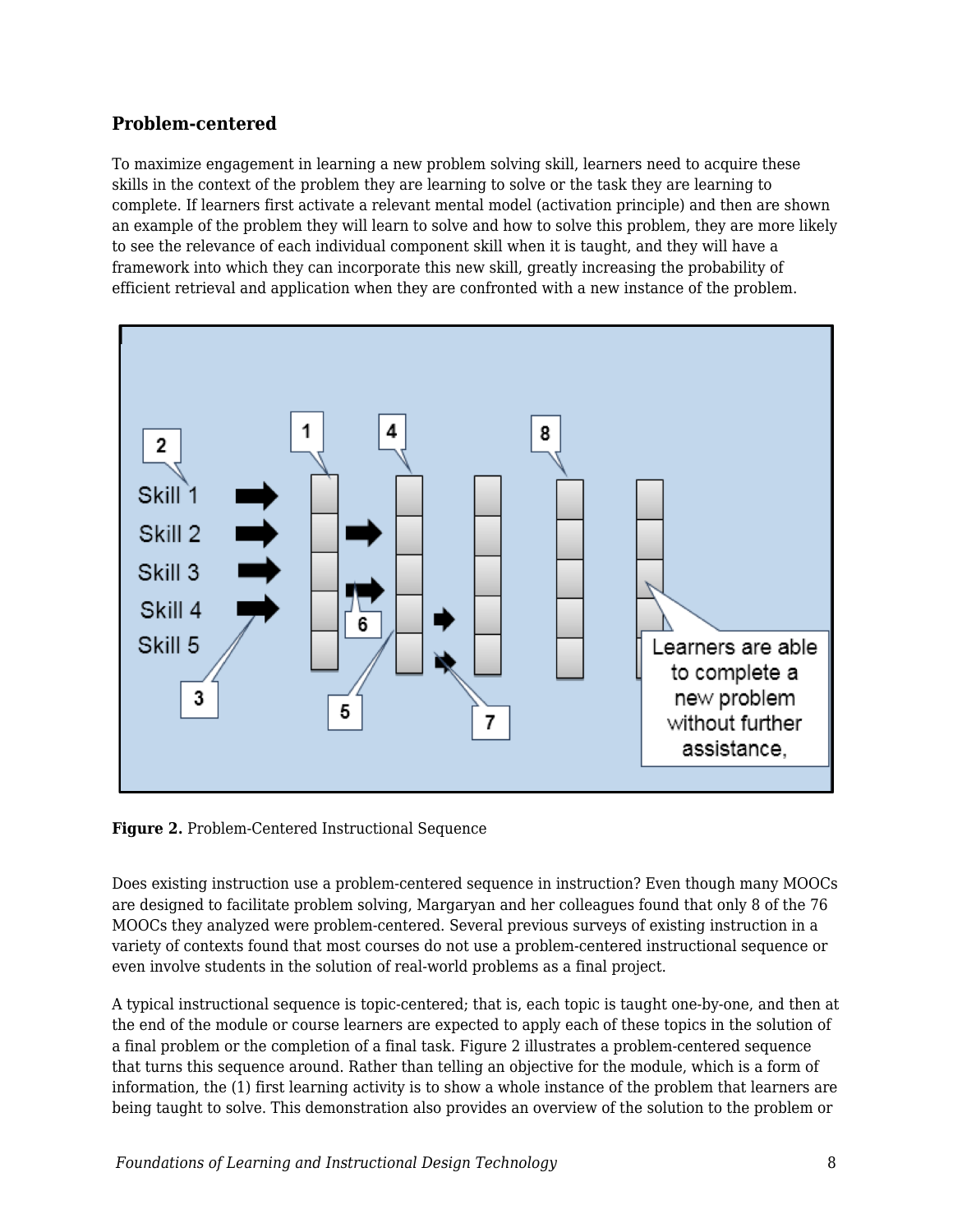the execution of the task. (2) Students are then told information about the component skills necessary for the solution of this instance of the problem and (3) shown how each of these component skills contributes to the solution of the problem. (4) After this *Tell*–*Show* demonstration for the first instance of the problem is complete, a second problem instance is identified and shown to learners. (5) The learner is then required to apply the previously acquired component skills to this second problem (*Do*). (6) Some of the component skills may require some additional information or a different way of using the skill to solve this second instance of the problem. Learners are then told this new information and (7) shown its application to another instance of the problem. Note that the *Tell-Show-Do* for each component skill or topic is now distributed across different instances of the problem. The first instance of the problem was primarily *Tell-Show*. The second instance of the problem is a combination of *Tell-Show* for new parts of each component skill and *Do* for those component skills already acquired. (8) Additional instances of the problem are identified. Learners apply those skills already acquired (*Tell-Show*) and apply those skills already acquired (*Do*) for each new instance of the problem. The sequence is complete when learners are required to solve a new instance of the problem without additional guidance.

In a problem-centered instructional sequence learners are more likely to see the relevance of each new component skill. This sequence will provide multiple opportunities for learners to apply these newly acquired component skills in the context of real instances of the problem. It enables learners to see the relationship among the individual component skills in the context of each new instance of the problem. It also provides gradually diminishing guidance to learners until they are able to solve a new instance of the problem with little guidance.

Instruction that is revised to include a *Tell-Show-Do* sequence of learning events all in the context of solving a progression of instances of a whole problem or a whole task has the potential ofmaximally engaging students while providing efficient and effective learning activities.

## **Recommendation**

In summary: Designers may want to analyze their courses. Perhaps the effectiveness, efficiency, and especially the engagement of a course may be enhanced by adding appropriate demonstration and application and by using a problem-centered instructional sequence. Does the course include appropriate and adequate demonstration? Does it include appropriate and adequate application? Are the skills taught in the context of an increasingly complex progression of instances of the problem?

## **Conclusion**

Motivation is an outcome, not a cause. What promotes engagement and hence motivation? Effective, efficient, and engaging instruction. What promotes effective, efficient, and engaging instruction? First Principles of Instruction: Activation, Demonstration, Application, Integration, and Problemcentered. In this paper we have emphasized the demonstration and application principle and a problem-centered instructional sequence.

*First Principles of Instruction* is available in English in both print and electronic formats. It is also available in Korean, and Chinese.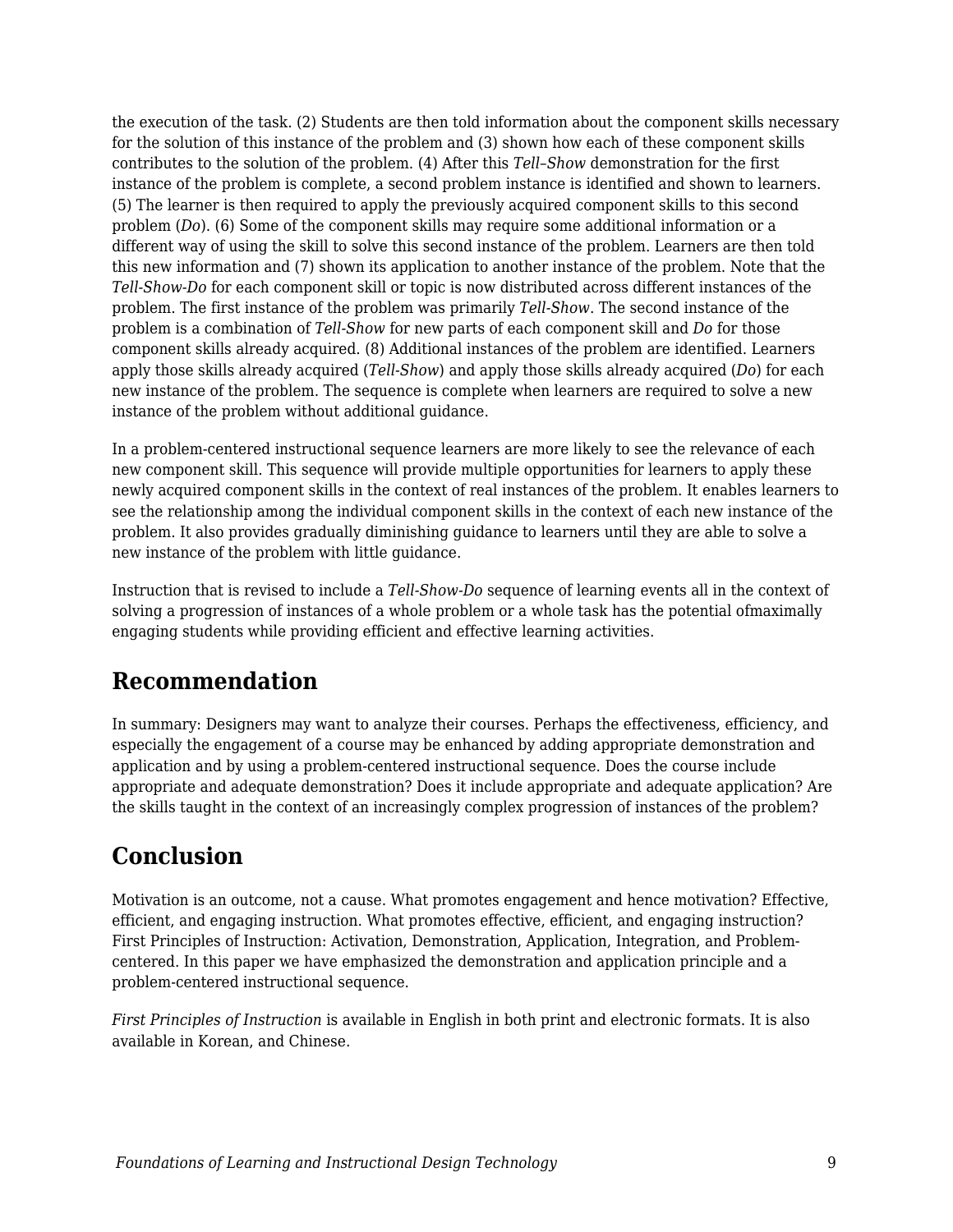### **References**

- Frick, T., Chadha, R., Watson, C., & Zlatkovska, E. (2010). Improving course evaluations to improve instruction and complex learning in higher education. *Educational Technology Research and Development, 58*, 115-136*.*
- Margaryan, A. Bianco, M. & Littlejohn, A. (2015). Instructional Quality of Massive Online Courses (MOOCs). *Computers and Education*, *80*, 77-83.
- Merrill, M. D. (2002). First principles of instruction. *Educational Technology Research and Development*, *50*(3), 43-59.
- Merrill, M. D. (2013). *First Principles of Instruction: Identifying and Designing Effective, Efficient and Engaging Instruction*. San Frisco: Pfeiffer
- Rosenberg-Kima, R. (2012). *Effects of task-centered vs topic-centered instructional strategy approaches on problem solving* (Doctoral dissertation). Retrieved from Florida State University. Electronic Theses, Treatises and Dissertations. Paper 5148.
- Thompson Learning (2002). Thompson Job Impact Study: The Next Generation of Learning. Retrieved from http://www.delmarlearning.com/resources/Job\_Impact\_Study\_whitepaper.pdf.



Please complete this short survey to provide feedback on this chapter: <http://bit.ly/FirstPrinciplesofInstruction>